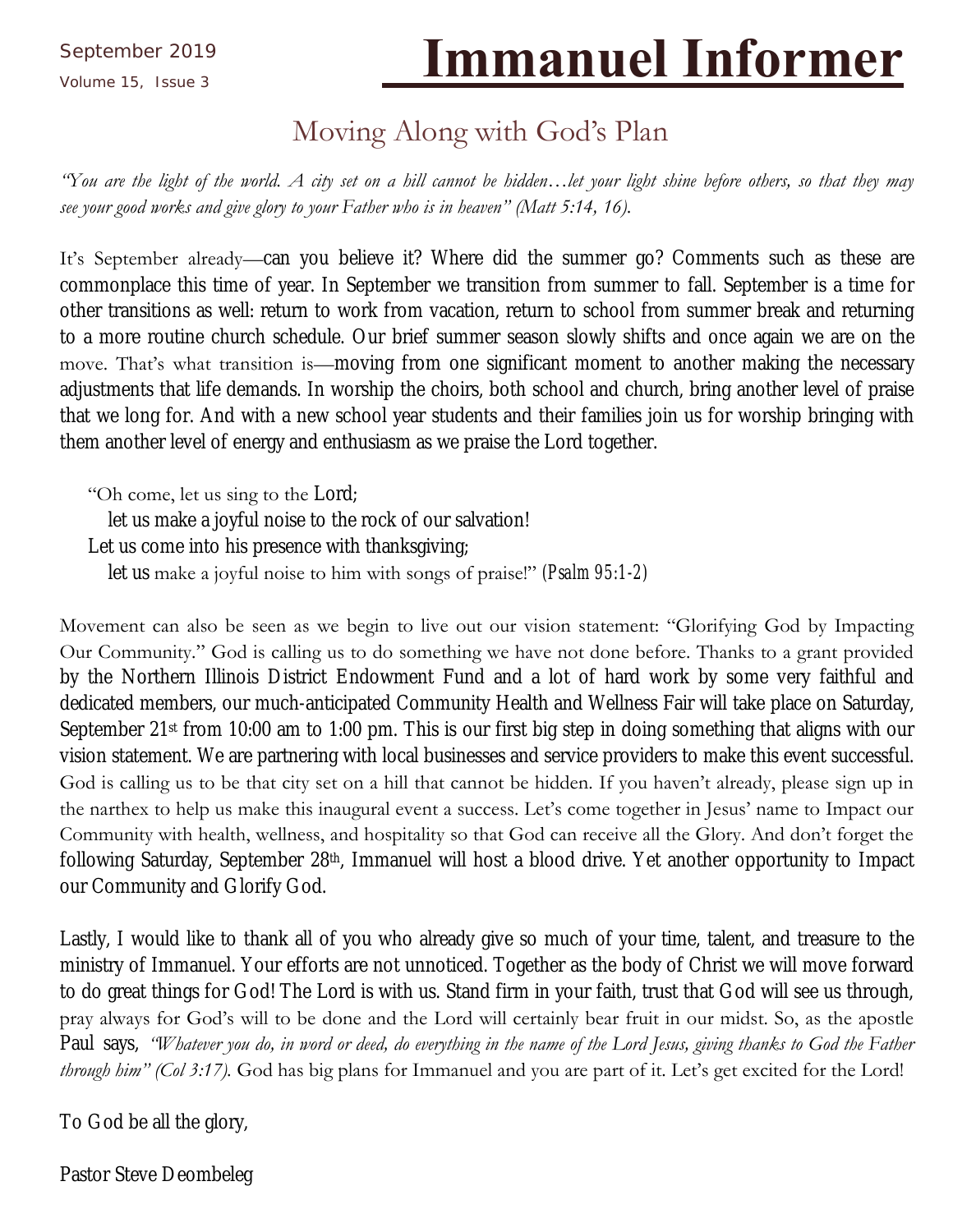# Immanuel's 11th Annual Dinner Auction November 1st, 2019 6:00p.m. at the Bistro

Tickets are \$35.00 and go on sale September 29th. The theme for this year's dinner auction is Black & White Extravaganza. The theme is simple yet elegant - just dress in black and /or white. It could be all black, all white, polka dots, stripes, dressy, jeans, or a costume. The ideas are endless!

Help is always needed! If you would like to be involved, please speak with Becky Lelingis or Carol Northcutt.



New items accepted for donations towards our silent and live auction. We are also in need of wine for the cork sale. Come join the fun and help raise money for Immanuel's Scholarship Fund!



The Bistro 2 Westbrook Corporate Center Westchester, IL 60154



Page 2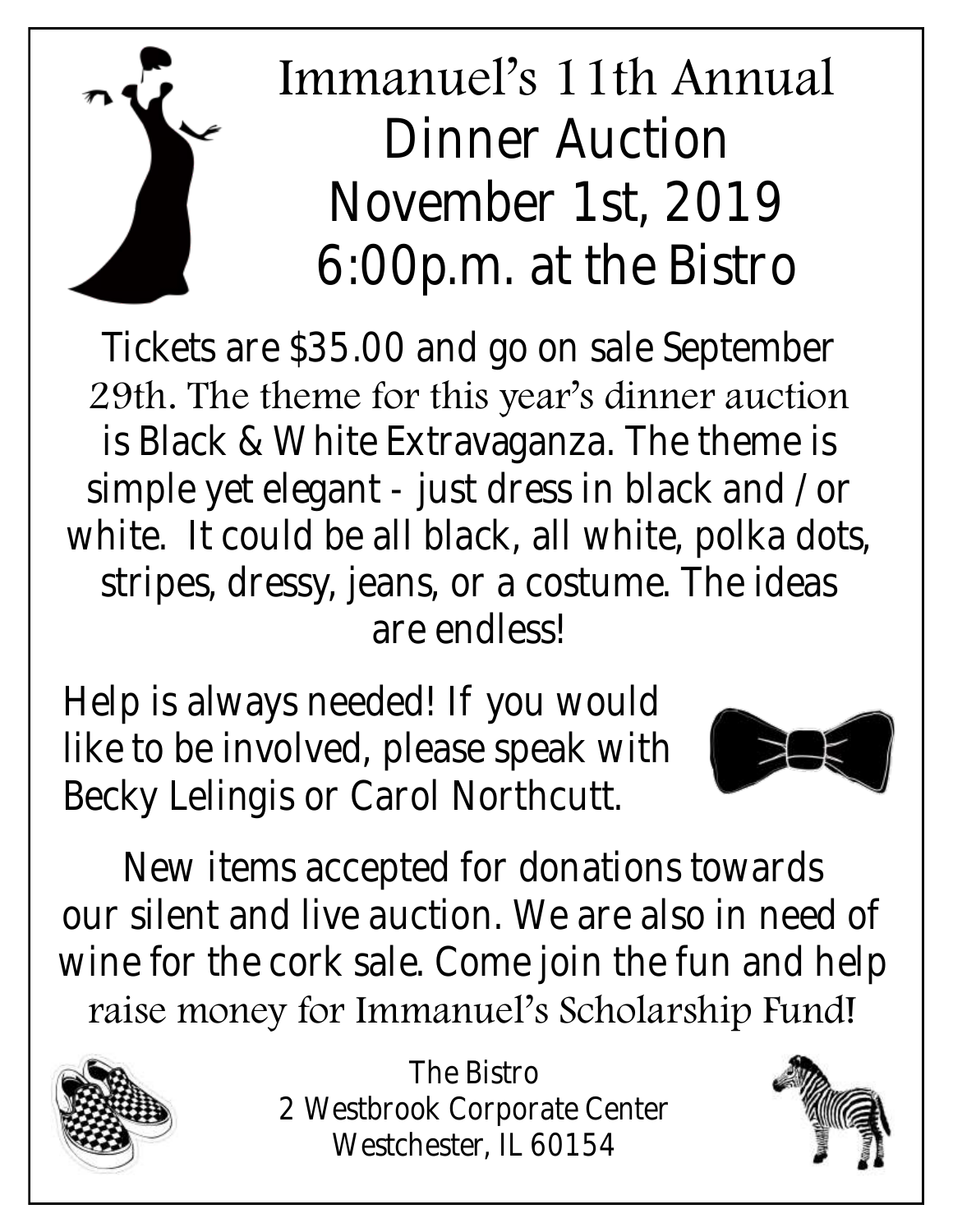### *Blessings on Your Stewardship Journey*

### **Giving of Ourselves**

Being a good steward implies more than the giving of money. God wants most of all not our money but ourselves. In writing to the Church in Corinth, Paul used the example the Macedonians as an example of generous giving. Even as an impoverished people, the Macedonians gave so freely because as Paul wrote *"… they gave themselves first to the Lord"* (2 Corinthians 8:5). Only when we have given ourselves, through faith, to the Lord are our possessions acceptable to Him. We are to be stewards of our lives, time, and talents. No amount of giving of money will substitute for the faithful giving of ourselves.

Jesus tells us *"Do not lay up for yourselves treasures on earth, where moth and rust destroy and where thieves break in and steal, but lay up for yourselves treasures in heaven…"* (Matthew 6:19- 20).



Through faith, we have the strength not to become so attached to worldly things, and we will store up treasures in heaven.

. . . . . . . .

God blesses us with different gifts that we can use in our service to others. In 1 Peter 4:10 we read, *"As each has received a gift, use it to serve one another, as good stewards of God's varied grace."* God works through us in serving others. Paul wrote the following to the believers in Ephesus: *"For we are His workmanship, created in Christ Jesus for good works, which God prepared beforehand, that we should walk in them"* (Ephesians 2:10). The instruction is clear that, as sinners saved by grace alone, we are to render service and not sit in idleness. May God help us all experience the joy that comes from serving others.

### A Month of Prayer

**The fellowship of prayer consists of caring people who pray daily for members in the church. Members and their families will be listed in alphabetical order each month. Please pray for both their known and unknown needs.**

- 1. The Deombeleg Family
- 2. Laprika Duff & Jayla
- 3. Dorothy Francis
- 4. Arlene Gasperich
- 5. Lauren Gaston
- 6. Arah Gibson & Alana
- 7. The Hadler Family
- 8. The Hardy Family
- 9. [Evelyn Haynes](https://onrealm.org/ilchillside/Individual/Info/a5453881-23ff-442b-a4bc-a537011b8afa)
- 10. [Corinne Hein](https://onrealm.org/ilchillside/Individual/Info/38d0a53e-37a4-4681-91f0-a537011b87d1)
- 11. The Hempel Family
- 12. Violet Horn
- 13. [Sandra Houle](https://onrealm.org/ilchillside/Individual/Info/435ee357-4502-4767-b029-a537011b8d1e)
- 14. [Leslie Iacovetti](https://onrealm.org/ilchillside/Individual/Info/3cd1ff89-9dc8-4ab0-9812-a537011b8e6f)
- 15. Ed & Dorothy Ivers
- 16. Hans Jacobs
- 17. [The Karpierz](https://onrealm.org/ilchillside/Individual/Info/8023ddfe-ba66-4346-b39d-a537011b88e5) Family
- 18. Clyde & Omie Lane
- 19. Becky Lelingis
- 20. The Lepe Family
- 21. The Mannella Family
- 22. The Mazanek Family
- 23. Ed & Karen Mulvihill
- 24. Heidi Murphy
- 25. Kathy Nelson
- 26. Linda Nickl
- 27. Irene Niko
- 28. Mike & Carol Northcutt
- 29. Dennis & Phyllis Ondrovic
- 30. [Mindy Ondrovic](https://onrealm.org/ilchillside/Individual/Info/55f21dc9-c37c-4db4-8eb1-a537011b8e61)

As God's people, we give because He first gave to us. *"God so loved the world that He gave His only Son, that whoever believes in Him should not perish but have eternal life"* (John 3:16). God is a giving God Who keeps on giving and giving to us. God's nature is to give, and we have been made in God's image. When we give cheerfully and generously, we are being renewed in God's likeness. Until heaven arrives, we are doing what we were made to do, which is to give. May God help us all experience the joy that comes through giving.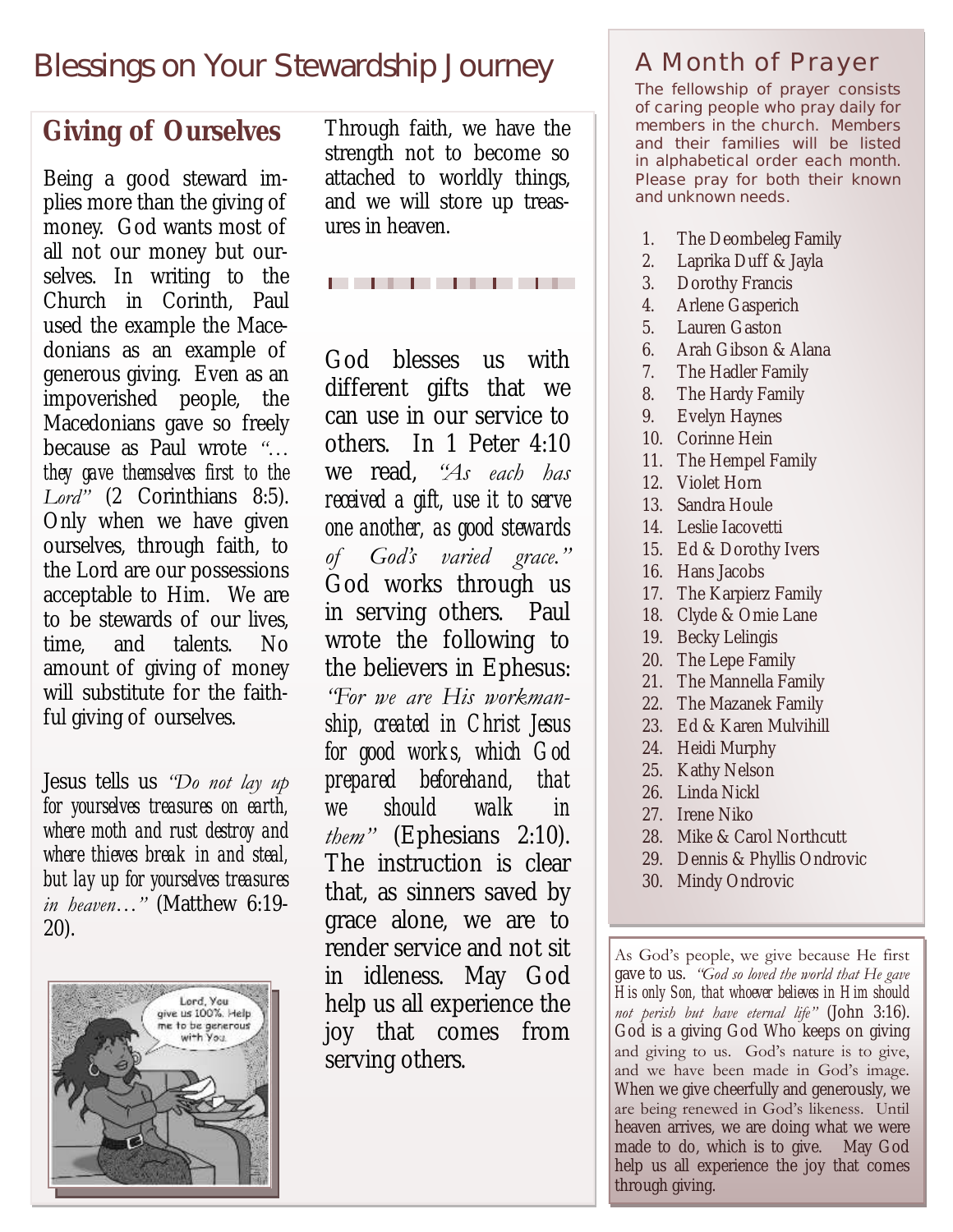## Immanuel Christian Academy

Cross-Eyed Vision - by Valerie J. Winston

According to my parents, I did not start walking at the age that most children do. I'm not even sure if I spent much time crawling. When I finally did begin to walk, I bumped into everything such as chairs, walls, and tables. My parents said that the next day I refused to even try to walk. At some point they figured out something was wrong and took me to an eye doctor.

After the eye exam, the doctor showed my parents two pictures. The first picture showed how everyone else saw a fly. The second showed how I saw the fly. My father told me that it looked as if someone had squashed the fly. The official diagnosis was that I had Strabismus. There was a miscommunication between my brain and the muscles in my left eye, which caused a misalignment. Strabismus is commonly known as being cross-eyed.

I was born with the condition, but at the age of four I had surgery to correct my vision. At first, I used to feel bad about being called cross-eyed. It has played a role in my vision for over 50 years. But now, I appreciate the term "cross-eyed", especially as it relates to my life as a Christian.

As Christians, we should actually strive to be "Cross-Eyed". Colossians 3:2 says, "Set your minds on things that are above, not on things that are on earth." Our focus should be on the cross as we remember Jesus' sacrifice for us. When Christ is our vision, we see the world through His eyes. When we focus on our troubles or the drama and storms that affect our lives, things become complicated and difficult to deal with. But with our eyes fixed on Jesus, we can get through those difficulties and those storms with His guidance, direction, and help.



# **Education Sunday - September 8th**

Teacher Dedication During Worship Day School Choir Sings Special Coffee Hour in Fellowship Hall following church **Please join us as we celebrate the beginning of another blessed school year!**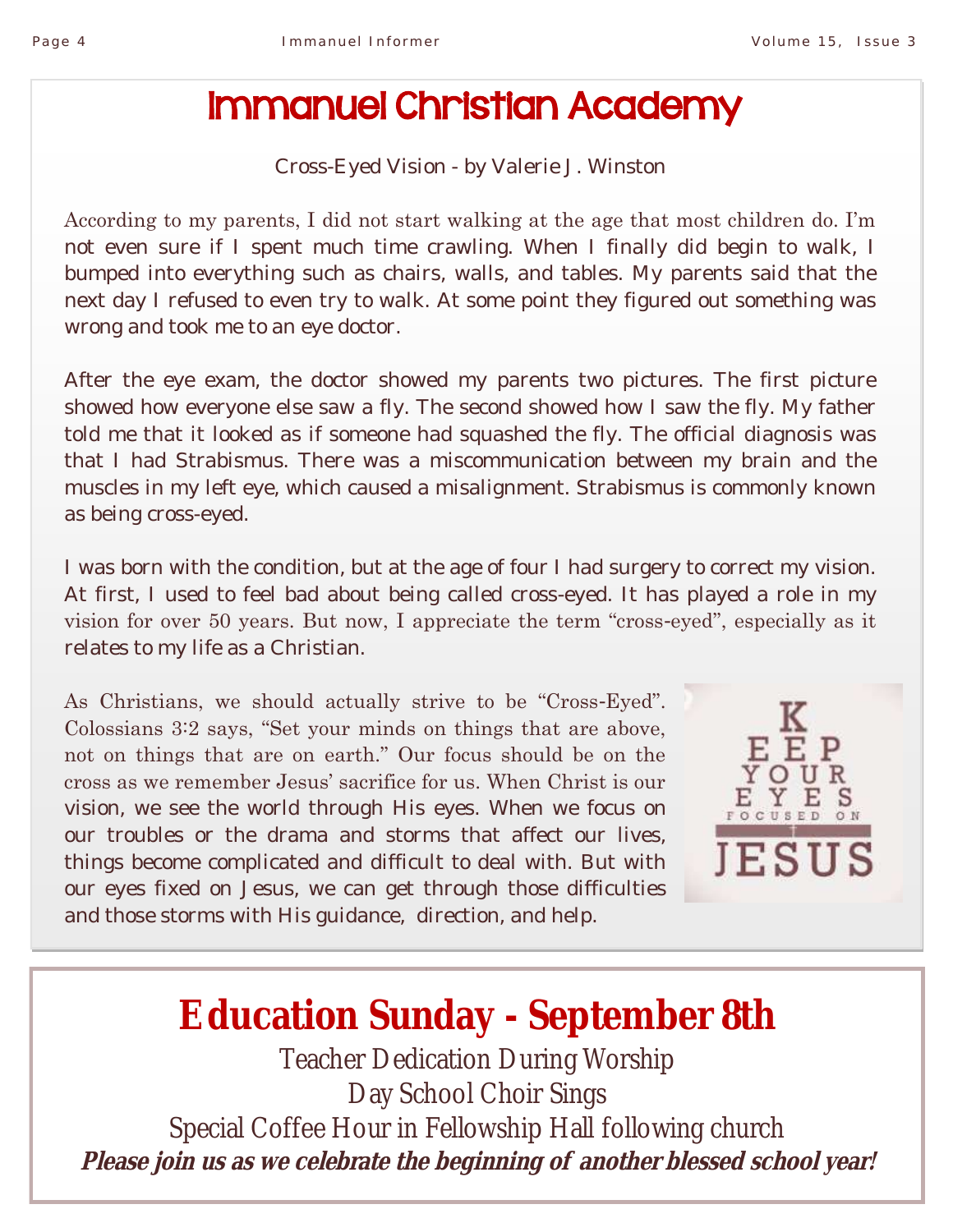

Join Immanuel & the Old Schoolhouse Community Garden for the 2019

# **Community Health** & Wellness Fair

# **SEPTEMBER 21st, 2019** 10:00am - 1:00pm

in the school gymnasium

- Free Admission & Parking
- Free Food and Prizes
- Giveaways
- **Children's Activities**
- Demonstrations
- **v** Free Health Screenings
- **v** Flu Shots
- **v** Free Clothing Pantry
- **v** Register for Blood Drive
- Live Entertainment and More!

Blood Drive - September 28th -9:30am - 2:30pm

Immanuel Lutheran Church & Academy 2329 S. Wolf Road, Hillside IL 60162 . 708-562-5580 www.immmanuel-hillside.org

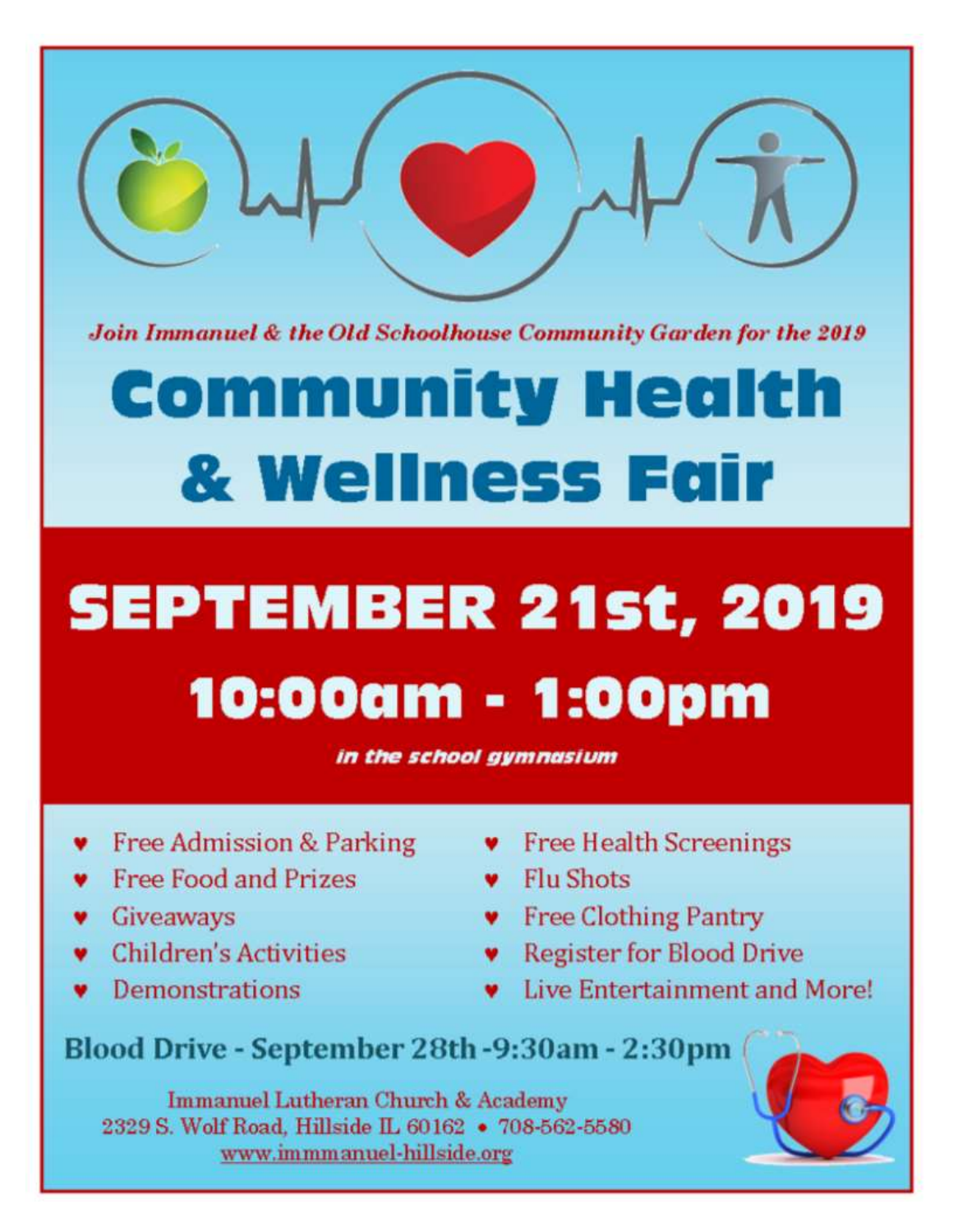*Everything written in the Scriptures was written to teach us, in order that we might have hope through the patience and encouragement which the Scriptures gives.* Romans 15:4

### **Getting the Most Out of Your Daily Bible Reading**

As you read the Bible each day, allow the Scriptures to speak to you. This daily "dialogue " between you and the biblical text will reveal new understandings about God, and about yourself.

### **September**

1 Hebrews 4:14-5:10 2 Proverbs 1:1-19 3 Proverbs 1:20-33 4 Proverbs 2:1-22 5 Proverbs 3:1-18 6 Proverbs 3:19-35 7 Proverbs 4:1-27 8 Proverbs 8:1-21 9 Proverbs 8:22-36 10 Proverbs 9:1-18 11 Psalm 37:1-22 12 Psalm 37:23-40 13 Psalm 49 14 Psalm 53 15 1 Corinthians 1:18-31

16 1 Corinthians 2:1-16 17 1 Corinthians 3:1-23 18 Ecclesiastes 3:1-15 19 Ecclesiastes 3:16-4:16 20 Ecclesiastes 5:1-20 21 Psalm 1 22 Psalm 119:1-24 23 Psalm 119:25-48 24 Pslam 119:49-72 25 Pslam 119:73-96 26 Psalm 119:97-120 27 Pslam 119:121-144 28 Psalm 119:145-176 29 Job 28:1-28 30 James 1:1-18

**Set aside time** to read the bible on a daily basis. **Find a quiet place** to read and reflect on each day's reading. **Begin with prayer**, asking God for guidance and blessing.

**Garden Classes at the Old Schoolhouse Canning 101 - September 14th Herbal Tonic Making - September 30th Must Register in Advance Online** [www.immanuel-hillside.org/book-online](https://www.immanuel-hillside.org/book-online)

### **Birthdays**

- 1 Gloria Rubietta
- 2 Ruth Anne
- Brendemuhl
- 3 Hans Jacobs
- 3 Joe Chioda
- 3 Lapricka Duff
- 4 Sheila Railing
- 9 Grace Hadler
- 10 Maxwell Railing
- 11 Arah Gibson
- 13 Dot Schneider
- 17 Tim Bell
- 17 Lisa Chioda
- 18 Pastor Steve
- 19 Mindy Ondrovic
- 19 Arlene
- **Gasperich**
- 21 Selena Perez
- 23 Carson Thomas
- 26 Clyde Lane
- 28 Omie Lane
- 29 Joan Rundgren
- 30 Lloyd Mooney

#### 30 - Suzie Lepe

### **MONTHLY EVENTS**

(unless otherwise noted)

**Faculty Meeting**  1st Wednesday of the Month (Sept. - May)

> **PTL Meeting**  3rd Tuesday of Month

**Bible Study Sundays**  8:15am September - May

**Women's Bible Study** Wednesdays 10:00am

**Men's Bible Study** Wednesdays 4:30pm

**Dartball - Tuesday 7:30** September - May

### **Adult Choir Rehearsal Wednesdays 7:30pm**  September - 1st Week in June



If you are interested in getting in shape from the comfort of the Immanuel Gym, contact Susie Lah, certified personal trainer [Sueboo262@yahoo.com](mailto:Sueboo262@yahoo.com)  708.638.7644

Susie has morning and evening workout options available. Please contact her directly with any questions.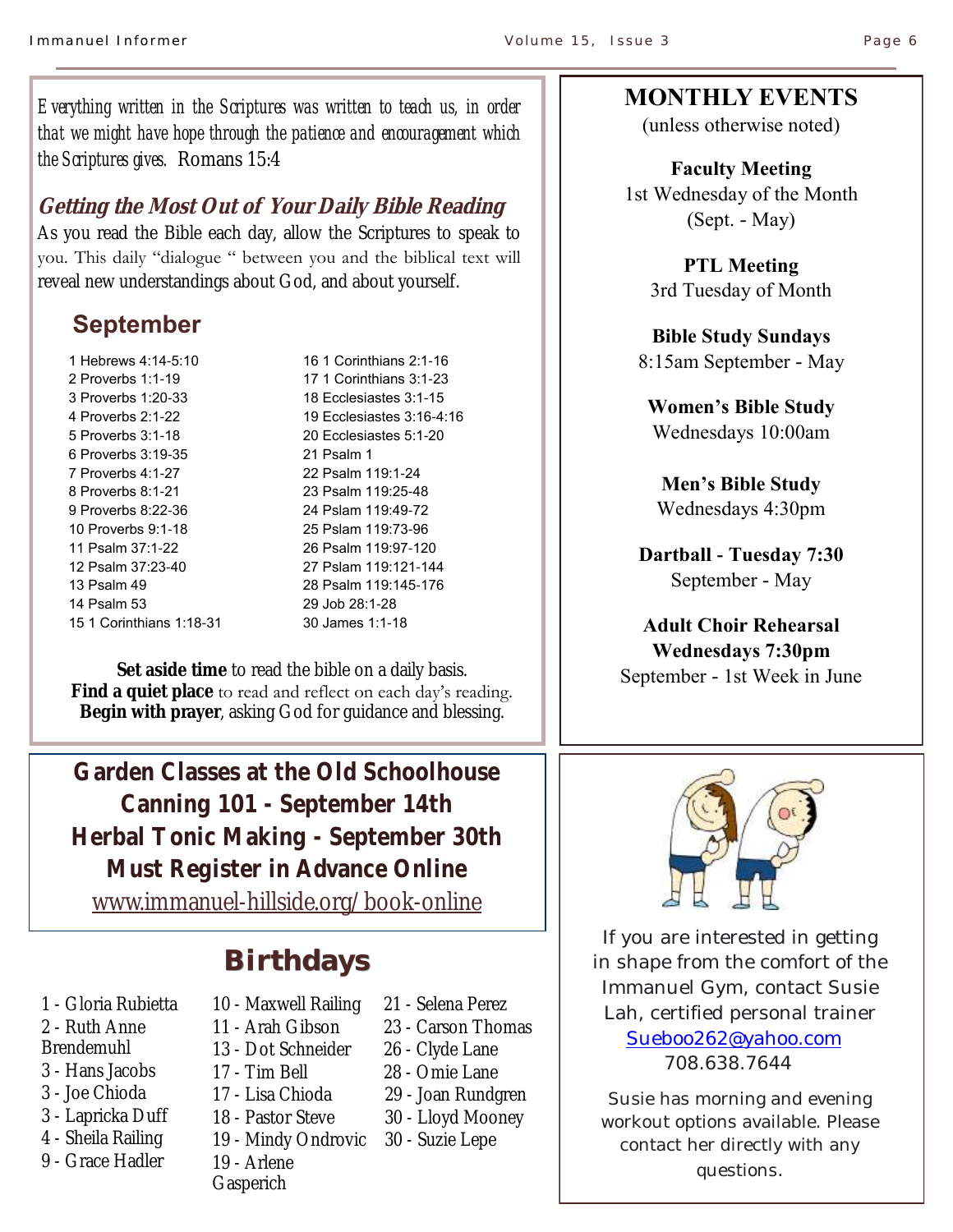|                                                                                                          |                                               | Septer                                                                                   | mber                                                                    | 2019                                                                                                                 |                                                                                                                        |                                                                           |
|----------------------------------------------------------------------------------------------------------|-----------------------------------------------|------------------------------------------------------------------------------------------|-------------------------------------------------------------------------|----------------------------------------------------------------------------------------------------------------------|------------------------------------------------------------------------------------------------------------------------|---------------------------------------------------------------------------|
| Sun                                                                                                      | Mon                                           | Tue                                                                                      | Wed                                                                     | <b>Thu</b>                                                                                                           | 置                                                                                                                      | Sat                                                                       |
| 9:30am - Worship HC<br>10:30am - Coffee<br>Hour                                                          | <b>ABOR</b><br>No School                      | Evening PP Fitness<br>3pm XC Practice<br><b>5pm Day School</b><br>Meeting                | 3pm Faculty Meeting<br>7:30pm Adult Choir<br>Morning PP Fitness         | Evening PP Fitness<br>3pm XC Practice<br>5                                                                           | Morning PP Fitness<br>3pm XC Practice                                                                                  |                                                                           |
| 11am - Coffee Hour<br>11:45am Health Fair<br>8:15am Bible Study<br>9:30am - Worship<br>Scrip Orders<br>∞ | Morning PP Fitness<br>$\circ$                 | Evening PP Fitness<br>3pm Math Club<br>$\supseteq$                                       | 7:30pm Adult Choir<br>Morning PP Fitness                                | Evening PP Fitness<br>$\supseteq$                                                                                    | 7pm Adult Volleyball<br>Morning PP Fitness<br>$\approx$                                                                | 9am-Canning 101 at<br>9am-Garden Work<br>the OSH<br>Day<br>$\overline{4}$ |
| 9:30am - Worship HC<br>8:15am Bible Study<br>10:30am - Coffee<br>Hour                                    | Morning PP Fitness<br>$\frac{6}{1}$           | 6pm Church Council<br>Evening PP Fitness<br>6pm PTL Meeting<br>Meeting<br>$\overline{1}$ | Morning PP Fitness<br>7:30pm Adult Choir<br>$\frac{8}{1}$               | 6pm - Back to School<br>Evening PP Fitness<br>Pot Luck Dinner<br>$\overline{I}$ in FH<br>$\overline{0}$              | Morning PP Fitness<br>5pm - Set up for<br>Health Fair<br>$\begin{array}{c}\n\vdash \\ \blacksquare\n\end{array}$<br>20 | Volunteers arrive at 9am<br>Health Fair<br>$10am - 1pm$<br>$21 -$         |
| 8:15am Bible Study<br>9:30am - Worship<br>10:30am - Coffee<br>Voters Meeting<br>Hour<br>22               | Morning PP Fitness<br>23 - Picture Day<br>egi | Evening PP Fitness<br>24                                                                 | Phil's Friends Chapel<br>7:30pm Adult Choir<br>Morning PP Fitness<br>25 | Evening PP Fitness<br>26                                                                                             | Morning PP Fitness<br>27                                                                                               | 9:30am Blood Drive<br>Fellowship Hall in<br>use - NID Event<br>28         |
| 9:30am - Worship HC<br>8:15am Bible Study<br>10:30am - Coffee<br>Hour<br>29                              | 30                                            |                                                                                          |                                                                         | in the Gym or Fellowship Hall (FH)<br>M/W/F-6:15am-6:05am<br>Pixie Power Fitness Classes<br>$T/Th - 6:30pm - 7:20pm$ |                                                                                                                        |                                                                           |